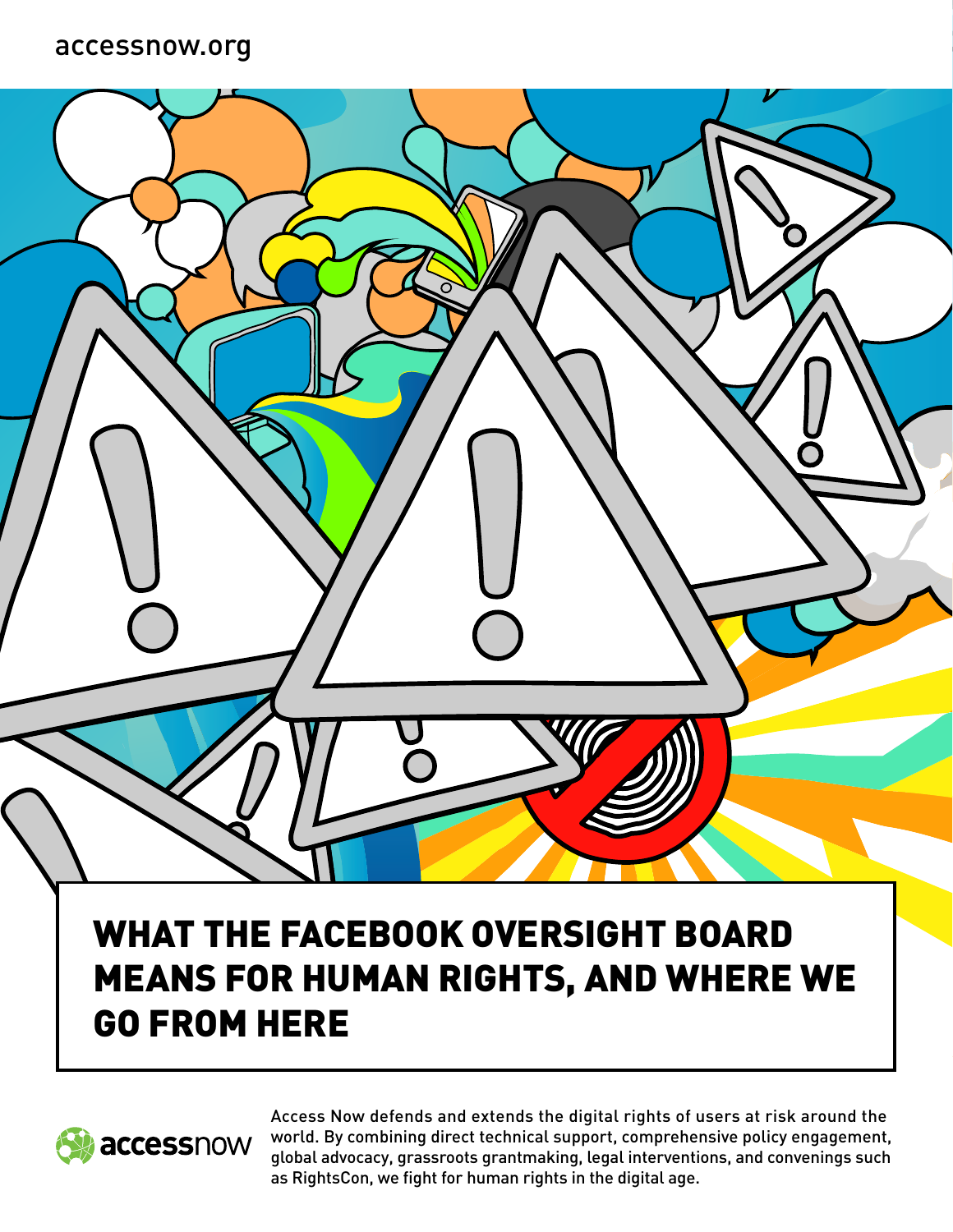# **What the Facebook Oversight Board means for human rights, and where we go from here**

JUNE 2020

#### **Table of contents**

| <b>Introduction</b>                                                                          | $\mathbf{2}$            |
|----------------------------------------------------------------------------------------------|-------------------------|
| Where we are now                                                                             | $\mathbf{2}$            |
| <b>Potential for positive impact</b>                                                         | $\mathbf{3}$            |
| Limited to a narrow selection of content                                                     | $\overline{\mathbf{4}}$ |
| The role of law                                                                              | $\overline{\mathbf{4}}$ |
| The first batch of members and their regional impact: not all that glitters is gold          | 5                       |
| A vulnerable foundation: Facebook should consider a more rights-respecting business<br>model |                         |
| <b>Conclusion</b>                                                                            | 8                       |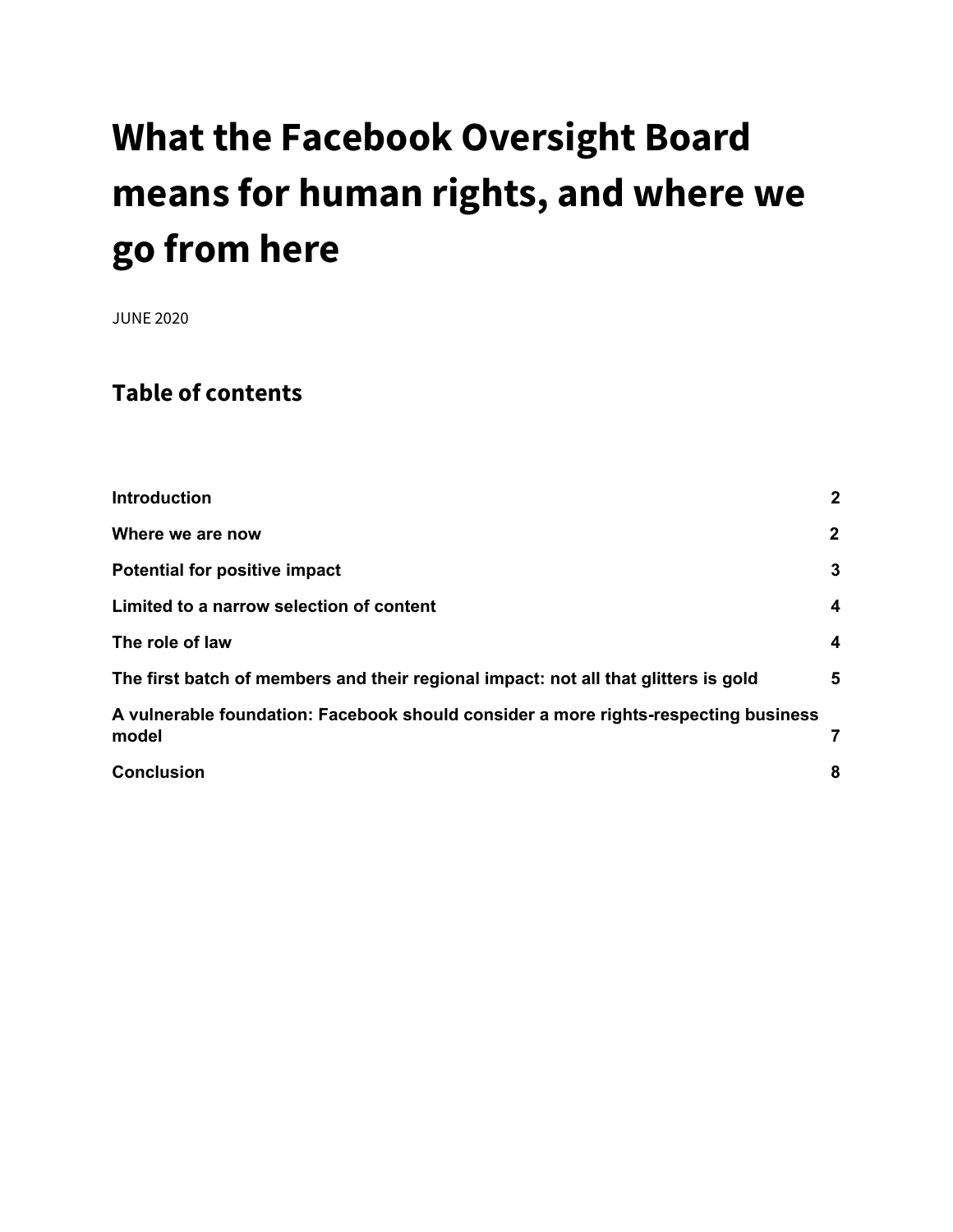

#### **Introduction**

In May 2020 Facebook [announced](https://about.fb.com/news/2020/05/welcoming-the-oversight-board/) the inaugural batch of members of its [Oversight](https://www.oversightboard.com/) Board, an initiative Mark Zuckerberg first hinted at in April [2018](https://www.vox.com/2018/4/2/17185052/mark-zuckerberg-facebook-interview-fake-news-bots-cambridge) during an interview with Ezra Klein. The Board will be a group of 40 people - of which 20 have been recently [announced](https://www.oversightboard.com/meet-the-board/) - supported by staff, whose initial task will be to serve as an independent appeals mechanism to have a final say on select cases of content removals decided by Facebook. This is an important development that will have significant implications for how Facebook — and [others](https://www.protocol.com/facebook-oversight-board-rules-of-the-internet) who may follow suit — make decisions about what can be shared on its platform.

**Access Now has been tracking this initiative closely and has provided analysis, commentary, and recommendations — including a full [report](https://www.accessnow.org/accessnow-recommendations-on-content-moderation-and-facebook-oversight-board) on content governance and the proposed Board in 2019, and our [comprehensive](https://www.accessnow.org/guide-how-to-protect-human-rights-in-content-governance/) guide on how to protect human rights in content governance in 2020. We have also participated in multiple in-person stakeholder discussions and roundtables on the matter.**

Below we take a high-level look at this first iteration of the Board, its potential for impact, and challenges that lie ahead. Much more can be said about its functional challenges, and we defer to the detailed analysis that other experts such as **[Evelyn](https://lawreviewblog.uchicago.edu/2020/05/11/fb-oversight-board-edouek/#_ftnref4) Douek** have performed on that front. We also place the Board in context, and highlight the importance of navigating its relationship with regulatory frameworks and Facebook's overall business model. Finally, we identify the immediate next steps Facebook should take to safeguard freedom of expression and other human rights.

#### <span id="page-2-0"></span>**Where we are now**

When a piece of content on Facebook — a photo, post, or comment, for example — is reported by a user or detected through [automated](https://www.newamerica.org/oti/reports/everything-moderation-analysis-how-internet-platforms-are-using-artificial-intelligence-moderate-user-generated-content/case-study-facebook/) screening, it is reviewed by the company's moderation system using both automated tools and human decision-making. Once Facebook's moderators decide to remove a piece of content, the user that uploaded or created it — the content producer — can appeal, referring the case to another human moderator for a final decision. Usually, here is where the process would end. But once the Oversight Board begins operating, users will have another opportunity to escalate content removal decisions for external review. The Board, through a case selection committee, will choose novel cases to review that can provide guidance on the interpretation of Facebook's community standards.

It took a year and a half for Facebook to create this entity, including a public [consultation](https://about.fb.com/news/2019/04/input-on-an-oversight-board/) on the structure and functioning of the Board, targeted stakeholder [engagement,](https://about.fb.com/news/2019/06/global-feedback-on-oversight-board/) and a [selection](https://about.fb.com/news/2019/09/oversight-board-membership/) process for the first batch of members. Access Now participated in the stakeholder consultations by joining in-person discussions and through a written [submission.](https://www.accessnow.org/cms/assets/uploads/2019/05/AccessNow-Preliminary-Recommendations-On-Content-Moderation-and-Facebooks-Planned-Oversight-Board.pdf)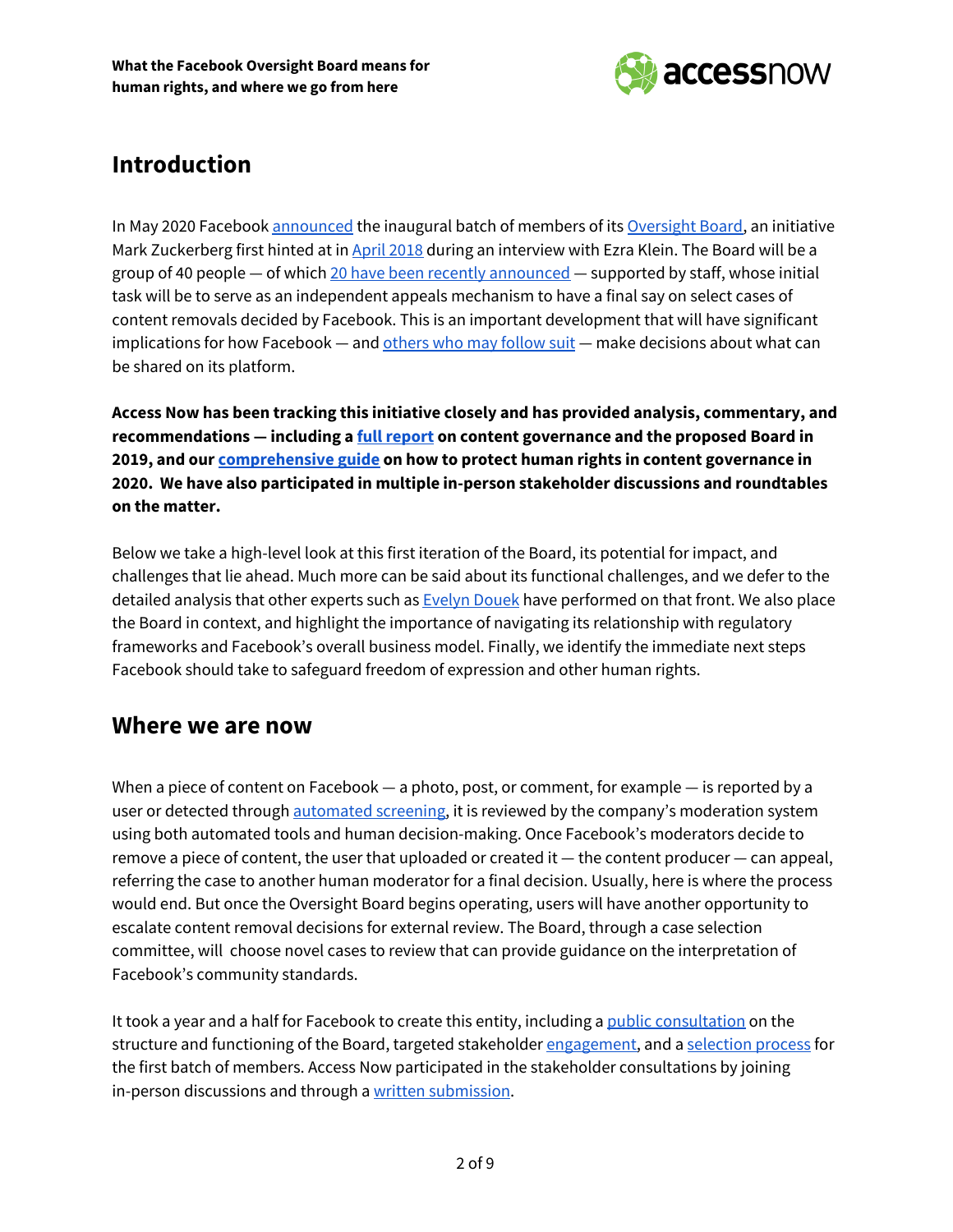

With the creation of the Oversight Board, Facebook intends to add an instance of independent appeal for some content takedown decisions the company makes based on its terms of service. By doing so, it also aims to bring some form of legitimacy into content moderation decisions that affect billions of users worldwide.

However, achieving that legitimacy is going to be a major challenge for Facebook, and depends on the Board's ability to respond with deep nuance and cultural sensitivity — something Facebook has often struggled with thus far — and its ability to adapt where governments develop new regulatory frameworks — though Facebook has demonstrated a clear preference for self-regulation.

And while the Board can provide improvements for some of Facebook's most pressing content governance issues by addressing high-profile or precedent-setting cases, it needs to be allied with better on-the-ground responses to daily content matters as well as a broader human rights review of Facebook's business model. The Board also needs to iterate and to be prepared to fail. It should recognize that this is a real-time experiment with very real human consequences.

#### <span id="page-3-0"></span>**Potential for positive impact**

Through its products Facebook, Whatsapp, and Instagram, [Facebook](https://en.wikipedia.org/wiki/Facebook,_Inc.) Inc. dominates the market of social media platforms. Facebook, at its sole discretion, makes the rules about what kind of content to allow on its platforms through its community guidelines, how it distributes that content, and how those rules should be interpreted and applied, affecting the safety and rights of billions of people worldwide. And complex trade-offs come into play when a dominant private business that provides a platform for expression tries to make consistent [decisions](https://www.accessnow.org/guide-how-to-protect-human-rights-in-content-governance/) at scale.

Facebook's Oversight Board constitutes a novel approach to content moderation that has the potential to bring [much-needed](https://www.nytimes.com/2020/05/06/opinion/facebook-oversight-board.html) external independent assessment to cases that can have a significant [impact](https://www.nytimes.com/2016/09/10/technology/facebook-vietnam-war-photo-nudity.html) on freedom of expression. According to the Board's foundational documents — the [charter](https://www.oversightboard.com/governance/) and the  $b$ <sub>y</sub> laws — the Board will work independently and will publish the rationale and details of its decisions which, in turn, will be mandatory for Facebook. In addition, Facebook will be obligated to respond to the Board's advice publicly. The charter also establishes that the Board's decisions will pay special attention to the impact of international human rights norms protecting free expression.

To ensure its independence, the foundational documents establish that the Board will set a case selection committee with absolute discretion on what cases to hear. It will operate under an [independent](https://about.fb.com/news/2019/12/oversight-board-update/) trust that has been funded by Facebook to ensure the operations of the Board and its dedicated staff for 6 years.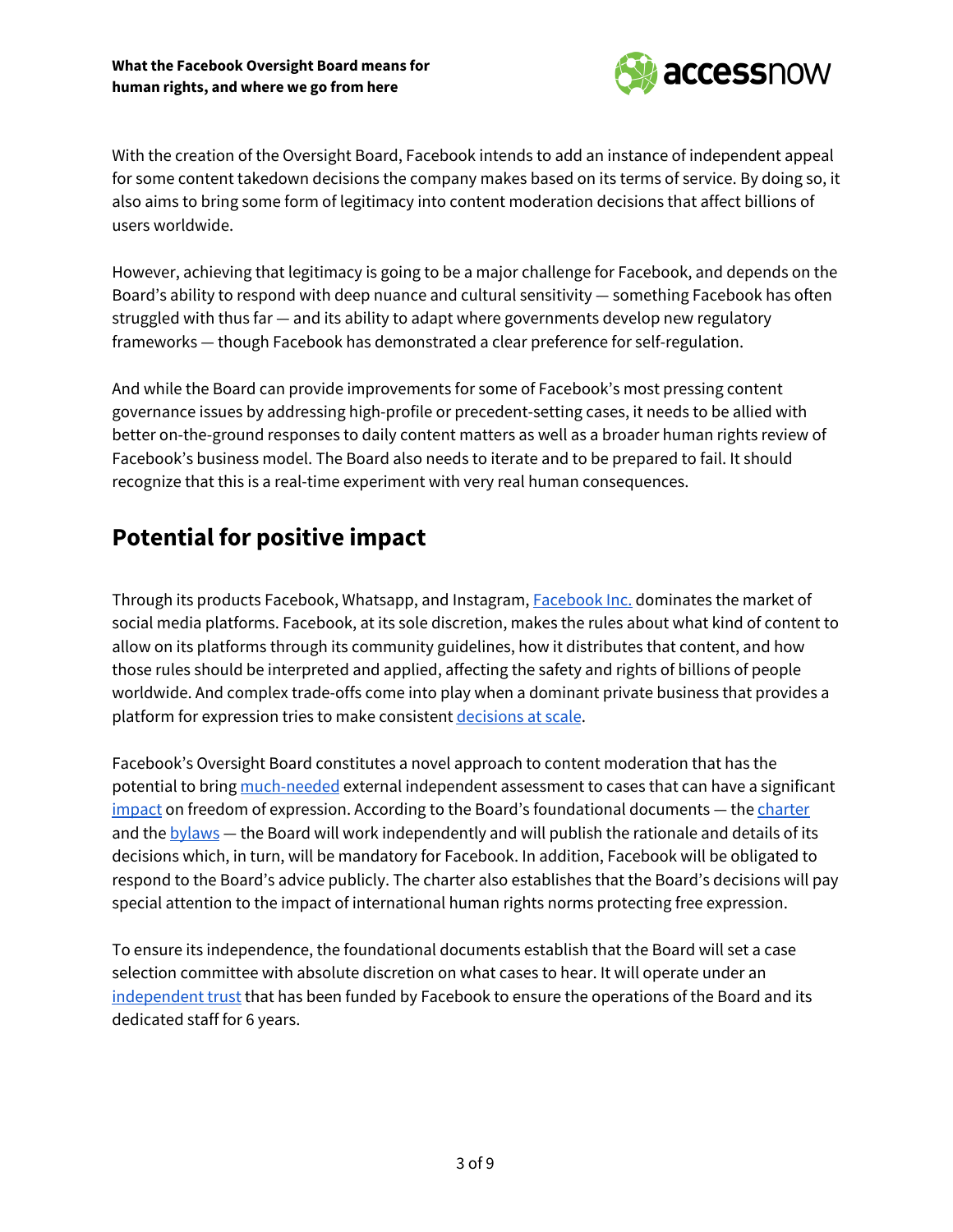

In this respect, the Board could be an innovative non-judicial grievance mechanism to provide some form of remedy to affected users, in line with the recommendations contained in the United [Nations](https://www.ohchr.org/documents/publications/guidingprinciplesbusinesshr_en.pdf) Guiding [Principles](https://www.ohchr.org/documents/publications/guidingprinciplesbusinesshr_en.pdf) on Business and Human Rights and in our [Remedy](https://www.accessnow.org/access-delivers-remedy-plan-for-telcos-to-redress-human-rights-harms/) Plan.

#### <span id="page-4-0"></span>**Limited to a narrow selection of content**

Despite this potential, the Board's decision-making power — and therefore its ability to make meaningful and sustaining impact — is limited. In its first stage, it will only be able to review decisions to take specific content down, putting aside decisions to keep content up and everything related to groups, pages, events, and fact-checking until some unspecified time in the future. The Board also will not have a say about the workings of recommendation algorithms or decisions to demote or promote content or ads — which is a tool used to deal with [misinformation](https://www.facebook.com/business/help/182222309230722), for example. Arguably, most of Facebook's impact on public discourse derives from the company's opaque algorithmic amplification practices, both in the platform newsfeed and with regard to ads.

The Board will focus only on the free expression dimension of content removals, but Facebook's human rights impact goes way beyond that. Facebook's data harvesting business model — built on opaque algorithmic recommendation for engagement — has serious impacts on free expression as well as privacy and community safety, and may build negative incentives for public debate. As such the Oversight Board is a welcome development, but it needs to be seen in a broader context and set within a larger set of questions that ought to be addressed in order to resolve the human rights challenges that continue to plague Facebook.

#### <span id="page-4-1"></span>**The role of law**

An important question for the near future will be how Facebook's Oversight Board will interact with national and regional law already in place and on the horizon. So far, Facebook has entrenched its dominance and fended off regulatory initiatives by self-regulating to the extreme of even proposing its own form of ["judiciary](https://www.justsecurity.org/70035/the-republic-of-facebook/)." But we should be cautious of equating the initiative of a private platform with the robust democratic processes that are necessary to protect human rights, and we cannot let this approach distract us from the real problem: that a private actor has unprecedented power over public discourse.

When it comes to laws that are already in place, the [bylaws](https://scontent.fcor5-1.fna.fbcdn.net/v/t39.8562-6/93836051_660280367850128_4544191419119566848_n.pdf?_nc_cat=109&_nc_sid=ae5e01&_nc_ohc=YrXgKsPJg20AX8voH3l&_nc_ht=scontent.fcor5-1.fna&oh=e581aee4c7fb4581139f703dab65f5a4&oe=5EEA84FF) state that the Board will not decide on removals based on legal obligations or a "valid report of illegality." The Board also will not decide on content that is unlawful in a jurisdiction connected to the content — i.e. domicile of the producer or the reporting user.

This regime sounds right in terms of leaving the Board out of the enforcement of laws and policies instituted by democratically elected governments. That should be the role of judicial systems.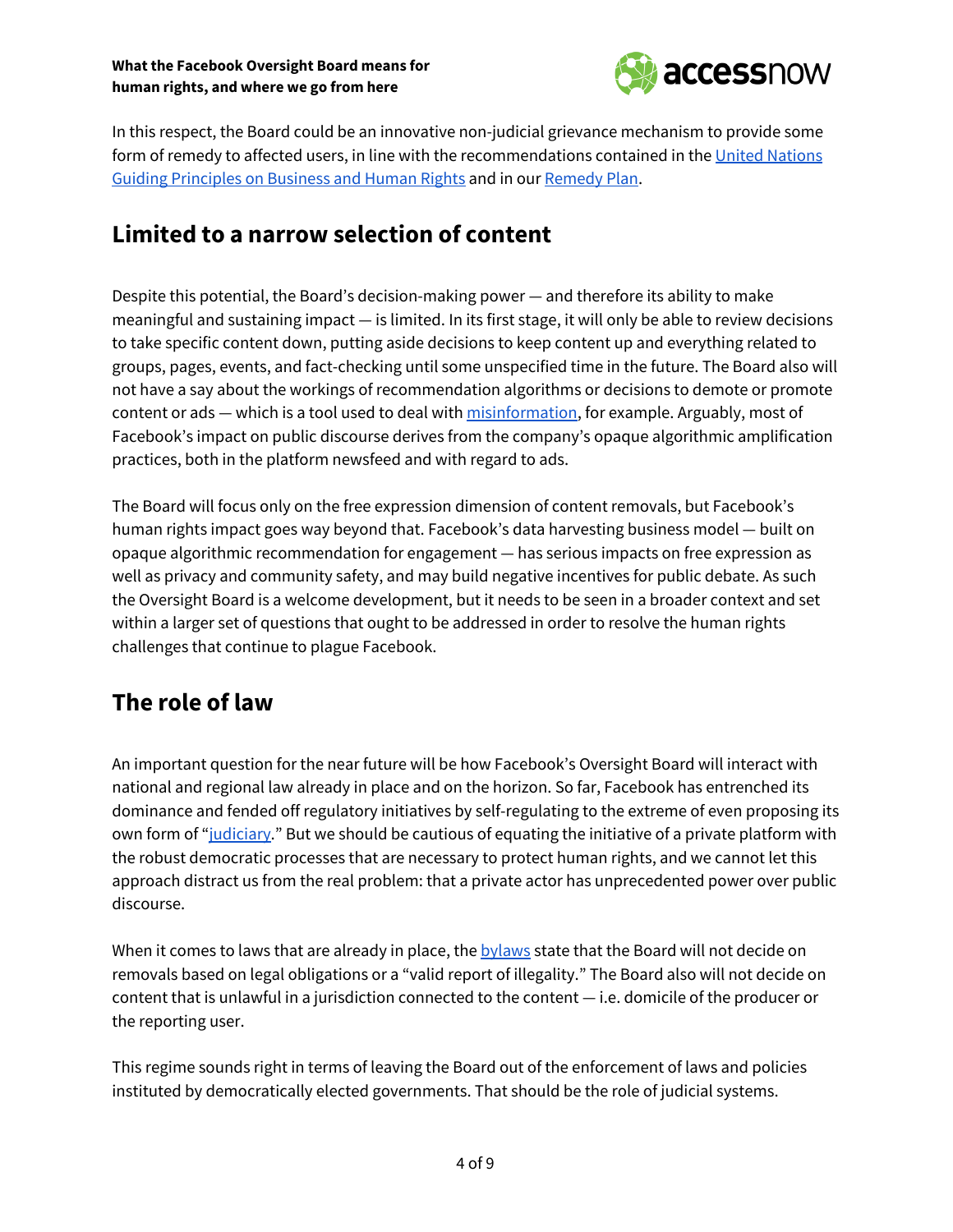#### **What the Facebook Oversight Board means for human rights, and where we go from here**



Facebook, as a member of the Global Network [Initiative](https://globalnetworkinitiative.org/), already has committed to [performing](https://transparency.facebook.com/content-restrictions) a careful legal analysis and performing human rights due diligence when it comes to government requests for content removal. This analysis allows Facebook to avoid complying with orders that are based on laws or authorities that are at odds with basic human rights — an objective that is difficult to uphold in practice alongside business interests and draconian regulations and [enforcement](https://techcrunch.com/2020/04/21/facebook-agrees-to-restrict-anti-government-content-in-vietnam-after-months-of-throttling/).

But what happens when regulation goes one step forward? Just like Facebook's own Community Guidelines and Terms of Service do, legislation and different regulatory initiatives could go beyond illegal content into the realm of "harmful but legal" content. What happens when new regulations establish procedures for increased accountability, oversight, and procedural obligations for content removals? Several countries and regions are preparing [legislation](https://www.accessnow.org/content-regulation-whats-the-online-harm/) that, for better or worse, may deal with these issues in different forms - e.g. [duties](https://www.gov.uk/government/consultations/online-harms-white-paper) of care, oversight mechanisms, and co-regulatory measures — that may collide with the work of the Board.

Facebook promises that the Board will follow the law by default. But there is a real risk that future procedural obligations based on legislation are sidestepped by evaluating removal requests on the basis of terms of service or ["community](https://transparency.facebook.com/content-restrictions) guidelines" first. In fact, Germany's Federal Office of Justice says that situation happened with the procedural obligations under the **[controversial](https://edri.org/reckless-social-media-law-threatens-freedom-expression-germany/)** German "Network Enforcement Act" (NetzDG). Facebook's underreporting of the number of complaints it had received about illegal content on its platform resulted in a 2.3 million euro fine for [Facebook](https://www.dw.com/en/germany-fines-facebook-for-underreporting-hate-speech-complaints/a-49447820) in July 2019.

The Board intends to put [international](https://www.justsecurity.org/70234/facebooks-oversight-board-a-meaningful-turn-towards-international-human-rights-standards/) human rights law and freedom of expression first, but it's also bound to make its decisions by interpreting Facebook's [privately-set](https://www.justsecurity.org/70234/facebooks-oversight-board-a-meaningful-turn-towards-international-human-rights-standards/) content policies and [values](https://about.fb.com/news/2019/09/updating-the-values-that-inform-our-community-standards/). If self-regulation keeps advancing without paying attention to legal developments, Facebook's terms of service and community guidelines could become the *de facto* procedural rules to determine content takedowns — even when there is regulation in place. And the Board may become just a mechanism of strengthening and reinforcing Facebook policies.

Moreover, several of those involved speak of the Oversight Board as a project that begins with Facebook but may extend to other social media platforms, which could similarly outsource content-related decisions to this entity. If that comes to pass, the Board may gain outsize influence in human rights decision-making over content, further excluding other stakeholders.

## <span id="page-5-0"></span>**The first batch of members and their regional impact: not all that glitters is gold**

The newly minted Board is supposed to be diverse and [representative,](https://www.nytimes.com/2020/05/06/opinion/facebook-oversight-board.html) bringing together experts who are "from different professional, cultural and religious backgrounds and have various political viewpoints." At first glance, the first announced batch tick a number of those boxes. When you zoom in, however, the picture becomes less assuring and more worrying.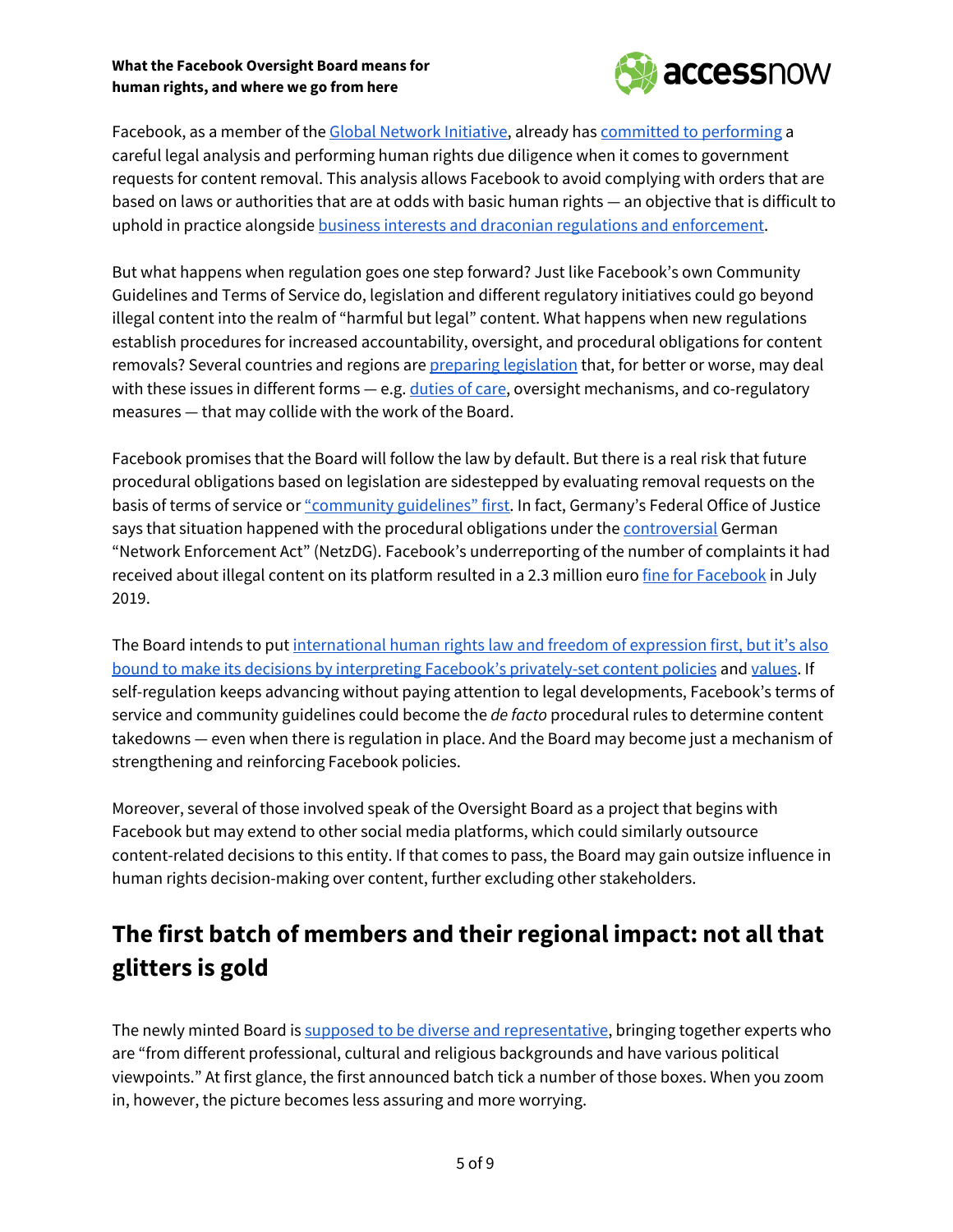

The Oversight Board is just one piece of the entire system that goes into determining how information is shared on Facebook's platform, spanning teams dedicated to content review to those focused on product development, policy, and more. Successfully responding to the unique needs of the many communities who engage on Facebook requires ensuring that voices from our communities are a meaningful part of every stage of the process.

For decades, the tech sector has heard calls to diversify its workforce, including in the 2001 Durban Declaration and Programme of Action of the World Conference against Racism, Racial Discrimination, Xenophobia and Related Intolerance. Yet in 2019, only 3.8 percent of Facebook [employees](https://diversity.fb.com/read-report/) in the U.S. identified as African American.

While Facebook tried to remedy this problem with its Oversight Board, the first 20 members do not represent the user base. As others have [pointed](https://www.justsecurity.org/70234/facebooks-oversight-board-a-meaningful-turn-towards-international-human-rights-standards/) out, five of the board members are from the United States while 90% of the users are outside the U.S., and there are no representatives of other non-geographical communities such as LGBTQ people, indigenous people, and people with disabilities, among others.

Further, individuals should be selected for their expertise on content moderation issues, and not as regional tokens. Some members of the board are well-trusted in our communities, and have a stellar record of expertise on digital content issues and international human rights frameworks. But that is not the case for all the individuals selected, and members from the Middle East in particular set off alarm bells.

The selection of Yemeni activist and Nobel Prize winner Tawwakol Karman was met with strong backlash on social media mainly because of her political affiliations. While part of the backlash is an [orchestrated](https://www.dw.com/en/yemen-nobel-peace-prize-winner-smeared-in-online-campaign/a-53427857?maca=en-Twitter-sharing) online smear campaign, many activists and civil society organizations in the region still have serious concerns about Karman's ability to unequivocally uphold the human rights of users given her lack of expertise on digital content governance and freedom of expression.

Palestinian human rights organizations, on the other hand, condemned the [selection](https://7amleh.org/2020/05/14/palestinian-civil-society-organizations-issue-a-statement-of-alarm-over-the-selection-of-emi-palmor-former-general-director-of-the-israeli-ministry-of-justice-to-facebook-s-oversight-board) of Emi Palmor, the former General Director of the Israeli Ministry of Justice. During her time in the role between 2014 and 2019, the ministry established the Israeli Cyber Unit, whose task is to submit private [requests](https://www.adalah.org/en/content/view/9859) to social media companies for content removal. Consequently, the unit has been responsible for actively removing tens of thousands of Palestinian users' content with the number of requests jumping from 2,241 in 2016 to 14,283 in 2018.

For a region that sparked much of the early discussions on freedom of expression and social media following the Arab Spring in 2011, these two appointments — in combination — are bad news. Not only because they demonstrate a lack of understanding of the region's nuanced content moderation challenges, but also because they highlight flaws in the selection process itself where public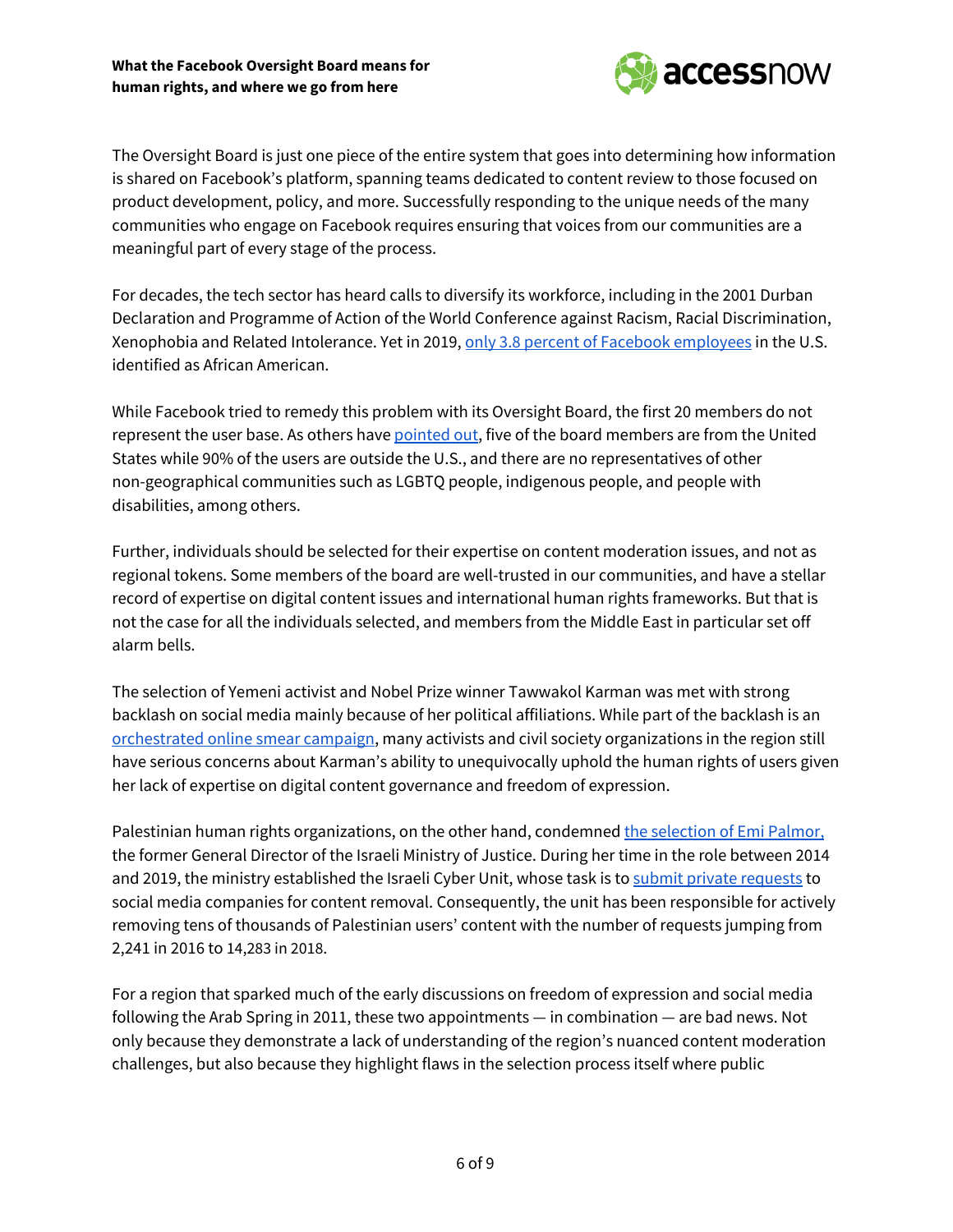#### **What the Facebook Oversight Board means for human rights, and where we go from here**



consultations stop at the vetting process, and the vetting criteria for weeding out conflict of interest seem to be insufficient.

While on the whole many of the Board's first members are excellent, well-respected choices, this was a missed opportunity to represent communities at risk, particularly in the MENA region where censorship, suppression, and criminalization of freedom of expression have escalated to unprecedented levels.

## <span id="page-7-0"></span>**A vulnerable foundation: Facebook should consider a more rights-respecting business model**

Facebook gathers and analyzes information about how we engage with its platform — and often, our activity beyond the platform as well — to build detailed profiles about our behavior, interests, beliefs, and more. The more information we generate, the more accurate the profiling, which is a very valuable resource for advertisers who pay Facebook to place highly targeted ads. Researchers — and even [Facebook](https://www.facebook.com/notes/mark-zuckerberg/a-blueprint-for-content-governance-and-enforcement/10156443129621634/) itself — have observed that content that elicits strong [emotional](https://journals.sagepub.com/doi/full/10.1509/jmr.10.0353?casa_token=4sBWN4kjwTcAAAAA%3AKAq2inON_Gfsnc-J4tgauFizo1mQ_rXbfWxXnKZpzzY0rAmVUf7_IXrfLMP30Ah8xBCzaD65wTKX_Q) responses generates more engagement. This is true for [political](https://journals.sagepub.com/doi/10.1177/1065912912449697?icid=int.sj-challenge-page.similar-articles.3) ads as well. This is due to [psychological](https://www.psychologytoday.com/us/articles/200306/our-brains-negative-bias) biases common to all humans, but an algorithm designed to select content to increase engagement is also likely to promote content that fosters outrage or [prioritizes](https://techcrunch.com/2019/10/20/facebook-isnt-free-speech-its-algorithmic-amplification-optimized-for-outrage/) falsities.

The Oversight Board may eventually review cases centering around this type of content. But beyond investing resources into responding to the content itself, Facebook should also direct those resources toward reviewing the structural model that has helped such content thrive on the platform.

It's worth highlighting that, regardless of the merits of the Board, Facebook should not delay or defer structural changes long-needed at the company. We have called for [Facebook](https://www.accessnow.org/access-now-calls-for-global-independent-audit-of-facebook-data-practices/) to "Reform the Board of Directors, including for more diversity, expertise in data and human rights, and oversight of risks to users." The company remains accountable to its CEO, Board Chair, and top shareholder, who has little human rights expertise or experience, and the staff of the company does not represent its broad, global user base. We hope this Board does not distract from greater efforts to diversify [Facebook](https://www.cnbc.com/2020/01/30/facebook-has-a-diversity-problem.html).

But the incentives of a massive ad-driven company will rarely be plurality, diversity, and meaningful information exchange, and we cannot count on Facebook or its competitors alone. Therefore, democratic debate and rights-respecting regulatory action — including data protection, free expression safeguards, user safety, and competition, among other areas — can help provide more power to our communities and improve content oversight.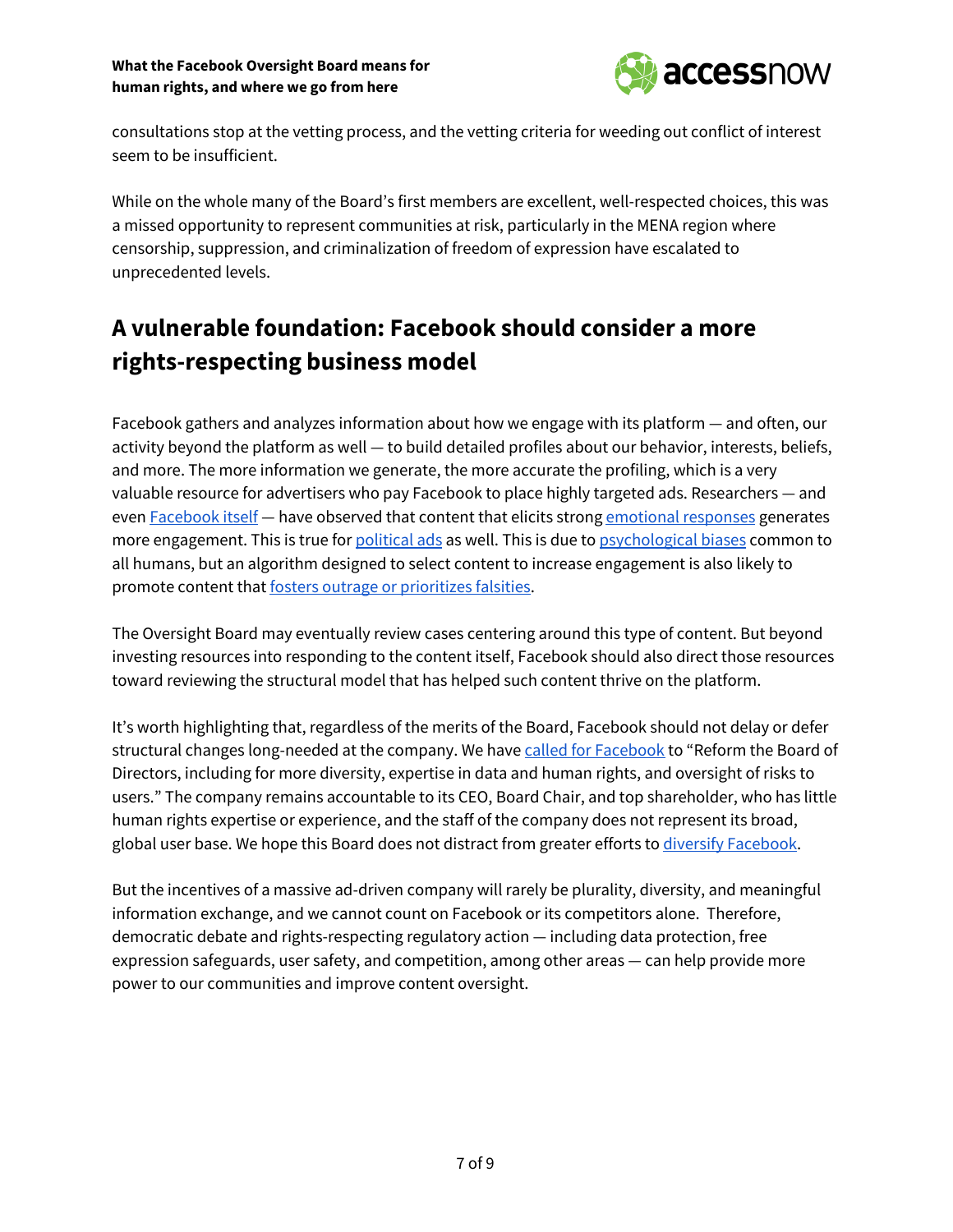

#### <span id="page-8-0"></span>**Conclusion**

Overall, the issue of content governance in a major dominant platform involves hard questions and complex trade-offs. Facebook has a responsibility to uphold human rights and prevent harms by providing its users with transparency, notice, review mechanisms, and access to remedy — across all its products and activities. The Oversight Board can help provide that when it comes to content takedown decisions. But Facebook's impact on freedom of expression and other fundamental rights is significant, persistent, and goes well beyond what it has tasked the Board to deal with.

To that end, if the Board proves to be effective and successful in its endeavor, Facebook should grant a wider scope to review additional categories of content, such as ads or fact-checking, and other product features, like algorithmic recommendation or demotion. This would allow the Board to take a **more comprehensive approach** to its oversight role, looking beyond just the publishing of user content and investigating the relationships between content, product functionality, and advertising streams.

Further, it is the responsibility of the Board co-chairs - together with Facebook - to [select](https://www.oversightboard.com/governance/) new [members.](https://www.oversightboard.com/governance/) They should **do better in the next round of Board appointments** and more proactively consult civil society groups to improve evaluations of candidates' commitment to human rights, their specific expertise, and the overall diversity of the Board.

While the impact of content moderation on freedom of expression is obvious, both content decisions in concrete cases and the platform's operations more broadly have a huge impact on other internationally recognized human rights, including on the right to privacy. Facebook should **establish and expand human rights safeguards and expertise** at the level of the corporate board, executive leadership, and throughout the company — including through a global [independent](https://www.accessnow.org/access-now-calls-for-global-independent-audit-of-facebook-data-practices/) audit of its data practices.

Addressing the data exploitation model and Facebook's market power will be crucial to building a healthier digital public sphere. The [company's](https://www.nytimes.com/2020/05/01/opinion/tech-companies-coronavirus.html) power — and that of other Silicon Valley giants — will likely increase even during the [COVID-19](https://www.nytimes.com/2020/05/01/opinion/tech-companies-coronavirus.html) crisis due to the [suspension](https://www.washingtonpost.com/technology/2020/04/27/big-tech-coronavirus-winners/) of probes, the leverage of dominance to launch new [services](https://techcrunch.com/2020/05/14/facebooks-social-zoom-competitor-messenger-rooms-goes-live-globally/) such as Facebook Shop, and even new acquisitions like Facebook's [buyout](https://www.theverge.com/interface/2020/5/19/21262451/facebook-giphy-acquisition-gif-instagram-whatsapp) of Giphy.

A **wider, richer, and more [complex](https://www.accessnow.org/guide-how-to-protect-human-rights-in-content-governance/) debate** is needed to provide solutions that are compatible with human rights and that bring democratic governance and accountability into play. We expect governments to live up to the task, generating the space for evidence-based, participatory, and rights-respecting frameworks for content governance. We need to restore the significance of powerful democratic concepts such as "legitimacy," "constitution," and "supreme court" so we don't use them as [metaphors](https://www.theatlantic.com/ideas/archive/2019/09/facebook-restricts-free-speech-popular-demand/598462/) for company practices, but rather in reference to the essential building blocks of